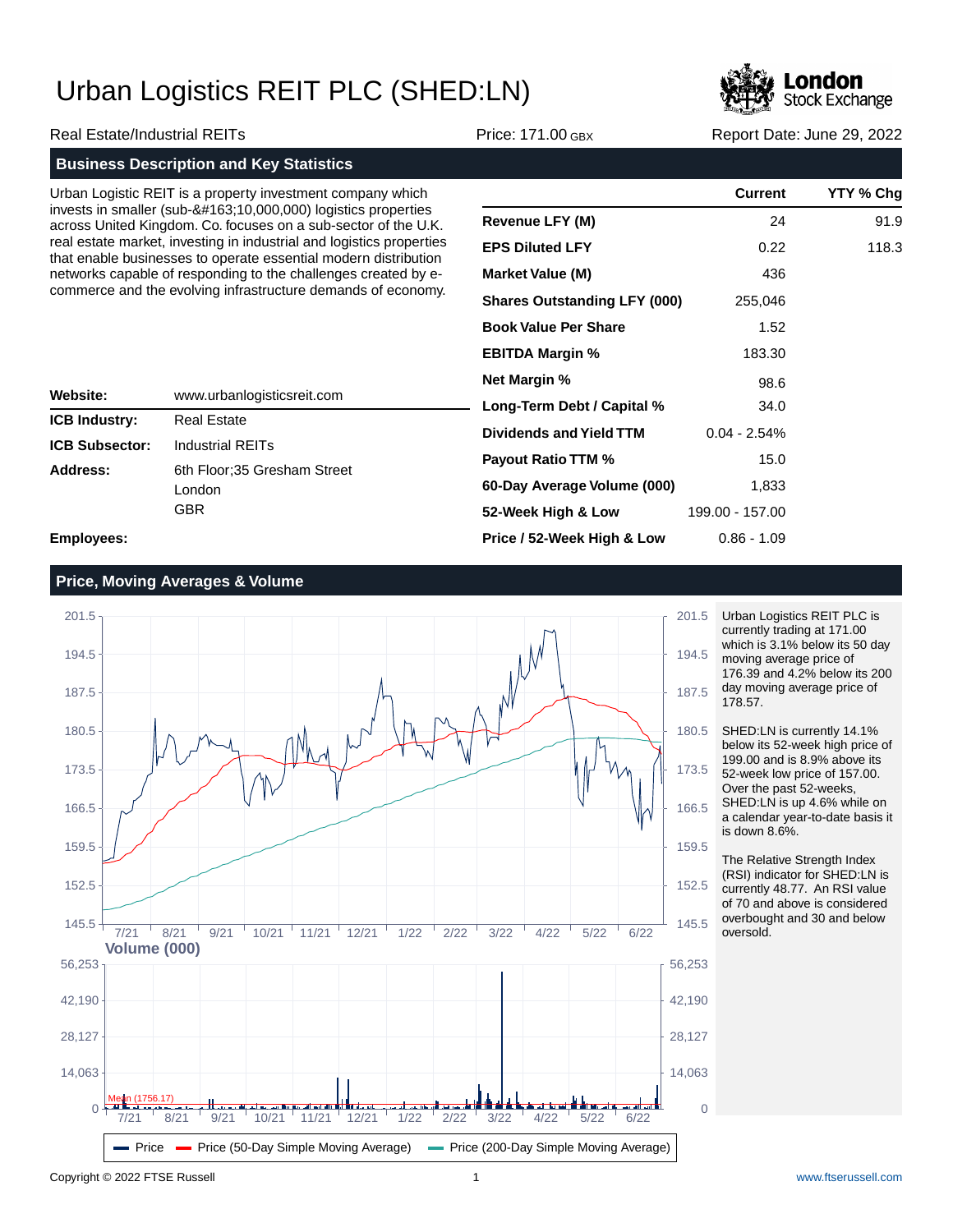

#### Real Estate/Industrial REITs **Price: 171.00 GBX** Report Date: June 29, 2022

**Price Performance, Technical Indicators & Risk Metrics**

| <b>Price Performance</b> | % Change | <b>Difference</b><br><b>vs FTSE 350</b> | <b>Technical Indicators</b>          |        |
|--------------------------|----------|-----------------------------------------|--------------------------------------|--------|
| 1-Day $%$                | $-3.93$  | -3.56                                   | 50-Day Average Price                 | 176.39 |
| 1-Week %                 | 3.95     | 1.16                                    | Price / 50-Day Average               | 0.97   |
| 4-Week %                 | $-2.29$  | 2.05                                    | 200-Day Average Price                | 178.57 |
| 52-Week %                | 4.59     | 5.35                                    | Price / 200-Day Average              | 0.96   |
| Quarter-to-Date %        | $-10.24$ | $-6.37$                                 | <b>RSI - Relative Strength Index</b> | 48.77  |
| Year-to-Date %           | $-8.56$  | $-4.43$                                 | <b>Risk Metrics</b>                  |        |
| Last Month %             | -6.95    | -7.44                                   | <b>Price Volatility</b>              | 4.60   |
| Last Quarter %           | 1.87     | 2.14                                    | <b>Sharpe Ratio</b>                  | 0.12   |
| Last Calendar Year %     | 30.77    | 16.41                                   | <b>Sortino Ratio</b>                 | 0.23   |

## **5-Year Price Performance vs. FTSE 350**

**Urban Logistics REIT PLC Current: 1.46 CAGR: 7.8%**



Over the past five years, Urban Logistics REIT PLC's stock price is up 45.5% which is 46.0% above the FTSE 350 Index performance of -0.5% over the same period. Urban Logistics REIT PLC's cumulative annualized growth rate (CAGR) over the five year period has been 7.8% while that of the FTSE 350 Index has been -0.1%.

**FTSE 350 Index Current: 0.99 CAGR: -0.1%**

Over the past year, Urban Logistics REIT PLC's stock price performance of 4.6% has outperformed that of the FTSE 350 Index by 5.4%. On a yearto-date basis, Urban Logistics REIT PLC's stock price performance of -8.6% has outperformed the FTSE 350 Index by 4.4%.

Over the past week, Urban Logistics REIT PLC's stock price performance of 4.0% has outperformed that of the FTSE 350 Index by 1.2%.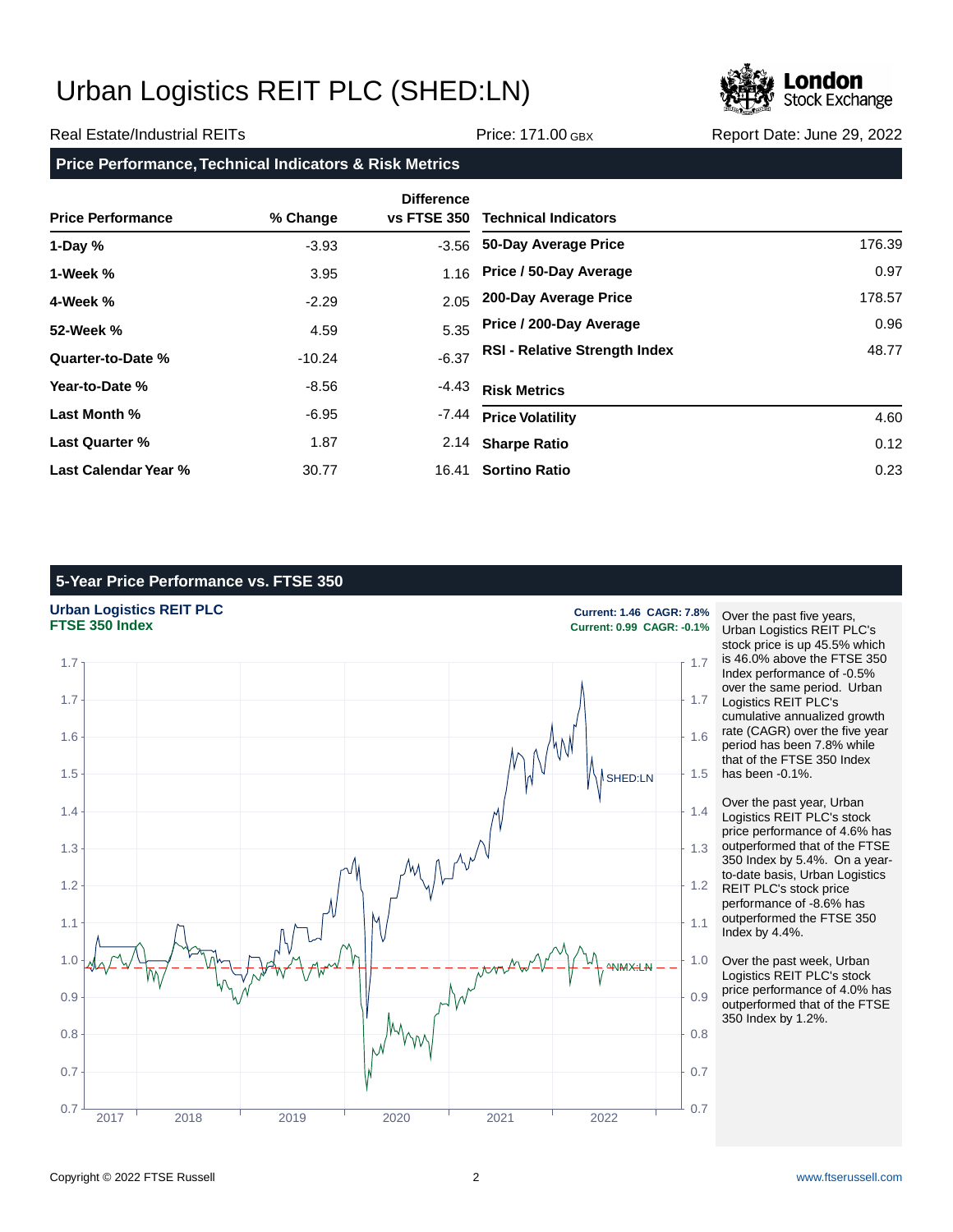

Real Estate/Industrial REITs **Price: 171.00 GBX** Report Date: June 29, 2022

**Growth and Profitability Metrics**

| <b>Historical Growth</b>      | 3-Year  | 5-Year | 10-Year Profitability      | <b>Current</b> | 5-Year<br>Average | 10-Year<br>Average |
|-------------------------------|---------|--------|----------------------------|----------------|-------------------|--------------------|
| Revenues %                    | 63.2    |        | Gross Margin %             | 94.6           | 93.8              |                    |
| Revenues Per Share %          | $-19.6$ |        | <b>EBITDA Margin %</b>     | 183.3          | 173.2             |                    |
| <b>EBITDA %</b>               | 61.1    |        | <b>Pre-Tax Margin %</b>    | 196.9          | 158.4             |                    |
| <b>EPS Diluted %</b>          | 3.6     |        | <b>Net Margin %</b>        | 98.6           | 87.4              |                    |
| <b>Free Cash Flow %</b>       |         |        | <b>Return on Equity %</b>  | 15.4           |                   |                    |
| <b>Cash from Operations %</b> | $-99.9$ |        | <b>Return on Capital %</b> | 6.9            |                   |                    |
| <b>Book Value %</b>           | 7.1     |        | Return on Assets %         | 6.6            |                   |                    |



Urban Logistics REIT PLC's cumulative annualized revenue growth rate over the charted period is 63.1%. This compares to cumulatative annualized growth of 63.2% over the past 3 years.

Urban Logistics REIT PLC's cumulative annualized EPS growth rate over the charted period is 3.2%. This compares to cumulatative annualized growth of 3.6% over the past 3 years.

Urban Logistics REIT PLC's net profit margin of 98.6% is 14.3% above the period's mean net margin of 84.3%. During the charted period, the observed net profit margin high and low were 115.4% and 46.0% respectively.

Urban Logistics REIT PLC's return on equity of 15.4% is 1.1% above the period's mean return on equity of 14.3%. During the charted period, the observed ROE high and low were 22.2% and 7.2% respectively.

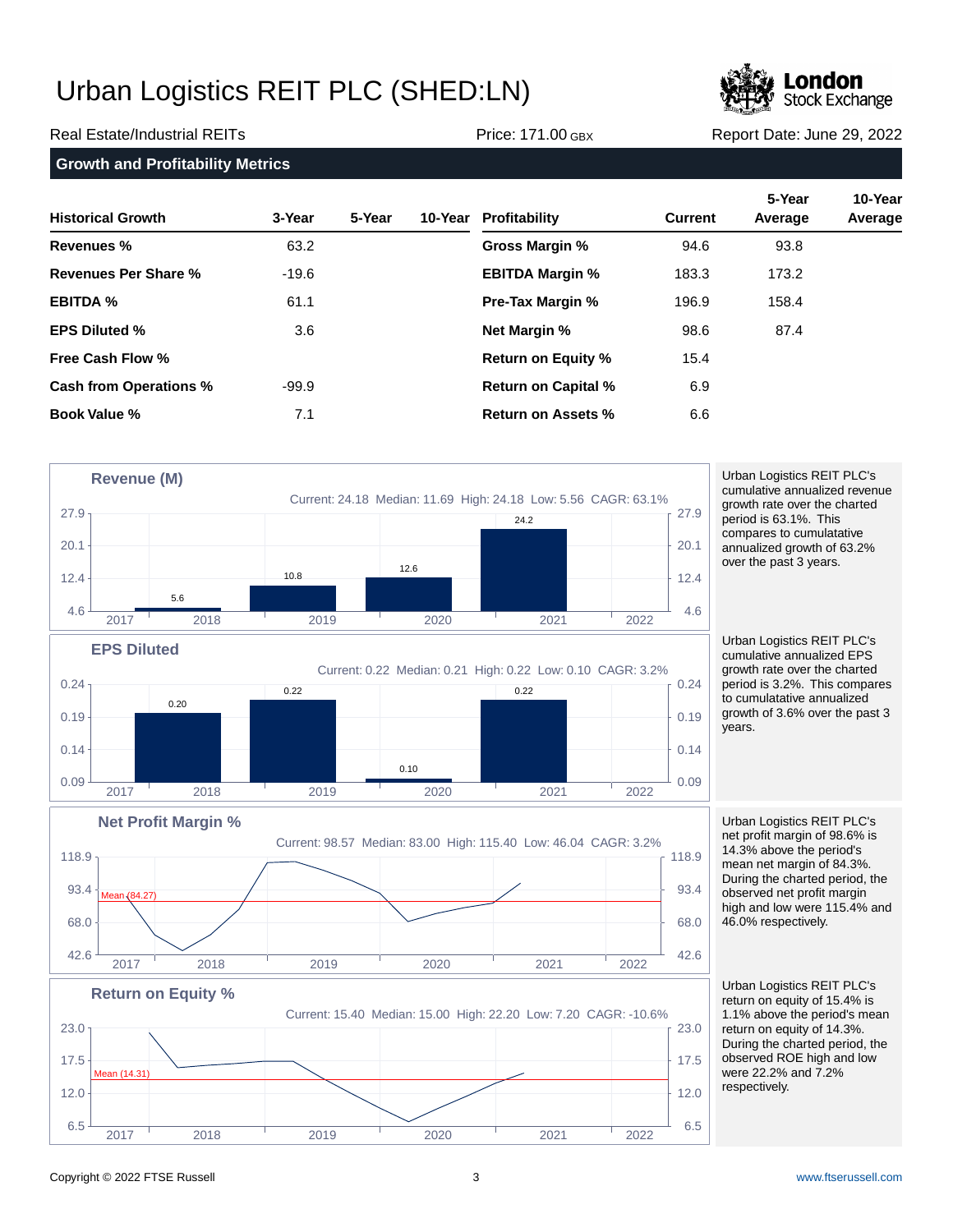7.9 1.1



5.10

9.8

| <b>Real Estate/Industrial REITs</b> |                |                         |                          | <b>Price: 171.00 GBX</b>      |                | Report Date: June 29, 2022 |                          |  |
|-------------------------------------|----------------|-------------------------|--------------------------|-------------------------------|----------------|----------------------------|--------------------------|--|
| <b>Valuation Metrics</b>            |                |                         |                          |                               |                |                            |                          |  |
|                                     | <b>Current</b> | 5-Year<br><b>Median</b> | 10-Year<br><b>Median</b> |                               | <b>Current</b> | 5-Year<br>Median           | 10-Year<br><b>Median</b> |  |
| <b>Price / EPS TTM</b>              | 7.9            | 7.4                     |                          | <b>Earnings Yield %</b>       | 12.27          | 15.04                      |                          |  |
| <b>Price / Sales</b>                | 7.8            | 7.1                     |                          | <b>Free Cash Flow Yield %</b> |                |                            |                          |  |

**Dividend Yield %**

**Enterprise Value / EBITDA**

2.54 13.0

| <b>Price / EPS TTM</b>                             |      |      | Current: 7.87 Median: 7.46 High: 13.82 Low: 2.94 CAGR: 21.7%         |      |      |                            | Urban Logistics REIT PLC is<br>trading at 7.87 times its EPS                                                                                                                     |
|----------------------------------------------------|------|------|----------------------------------------------------------------------|------|------|----------------------------|----------------------------------------------------------------------------------------------------------------------------------------------------------------------------------|
| 14.4<br>10.4<br><b>Median (7.46)</b><br>6.4<br>2.4 |      |      |                                                                      |      |      | 14.4<br>10.4<br>6.4<br>2.4 | generated during the latest<br>fiscal year. This multiple is<br>above the historically observe<br>median of 7.46, while high ar<br>low observations have been<br>13.82 and 2.94. |
| 2017<br><b>Price / Sales</b>                       | 2018 | 2019 | 2020<br>Current: 7.76 Median: 7.10 High: 10.41 Low: 2.64 CAGR: 14.3% | 2021 | 2022 |                            | Urban Logistics REIT PLC is<br>trading at a Price to Sales rat<br>of 7.76 based on sales                                                                                         |
| $10.80 \cdot$<br>7.95<br><b>Median (7.10)</b>      |      |      |                                                                      |      |      | 10.80<br>7.95              | generated during the latest<br>fiscal year. This ratio is above<br>the historically observed<br>median ratio of 7.10, while                                                      |
| 5.10                                               |      |      |                                                                      |      |      | 5.10                       | high and low observations<br>have been 10.41 and 2.64.                                                                                                                           |
| 2.25<br>2017                                       | 2018 | 2019 | 2020                                                                 | 2021 | 2022 | 2.25                       |                                                                                                                                                                                  |
| <b>Price / Book Value</b><br>$1.3 +$               |      |      | Current: 1.13 Median: 1.02 High: 1.31 Low: 0.75 CAGR: 2.7%           |      |      | 1.3                        | Urban Logistics REIT PLC is<br>trading at a Price to Book rati<br>of 1.13 based on book value<br>the latest fiscal year end. Thi                                                 |

 $0.7 \frac{1}{1}$  0.24  $\frac{1}{1}$  0.24  $\frac{1}{1}$  0.25  $\frac{1}{1}$  0.25  $\frac{1}{1}$  0.25  $\frac{1}{1}$  0.25  $\frac{1}{1}$  0.25  $\frac{1}{1}$  0.25  $\frac{1}{1}$  0.25  $\frac{1}{1}$  0.25  $\frac{1}{1}$  0.25  $\frac{1}{1}$  0.25  $\frac{1}{1}$  0.25  $\frac{1}{1}$  0.25  $\frac{1}{1}$ 

2017 2018 2019 2020 2021 2022

0.9  $\left\{\begin{array}{ccc}0.9 & \cdots & \cdots & \cdots & \cdots \end{array}\right\}$ 

1.1 |  $\sqrt{W} \sqrt{W}$  |  $\sqrt{W}$  |  $\sqrt{W}$  |  $\sqrt{W}$  |  $\sqrt{W}$  |  $\sqrt{W}$  |  $\sqrt{W}$  |  $\sqrt{W}$  |  $\sqrt{W}$  |  $\sqrt{W}$  |  $\sqrt{W}$  |  $\sqrt{W}$  |  $\sqrt{W}$  |  $\sqrt{W}$  |  $\sqrt{W}$  |  $\sqrt{W}$  |  $\sqrt{W}$  |  $\sqrt{W}$  |  $\sqrt{W}$  |  $\sqrt{W}$  |  $\sqrt{W}$  |

1.0

historically observed 7.46, while high and vations have been  $12.94.$ 

gistics REIT PLC is a Price to Sales ratio sed on sales during the latest  $:$  This ratio is above ically observed  $t$  atio of  $7.10$ , while low observations n 10.41 and 2.64.

gistics REIT PLC is a Price to Book ratio sed on book value at the latest fiscal year end. This ratio is above the historically observed median of 1.02, while high and low observations have been 1.31 and 0.75.

Median (1.02)

**Price / Operating Cash Flow**

**Price / Book Value**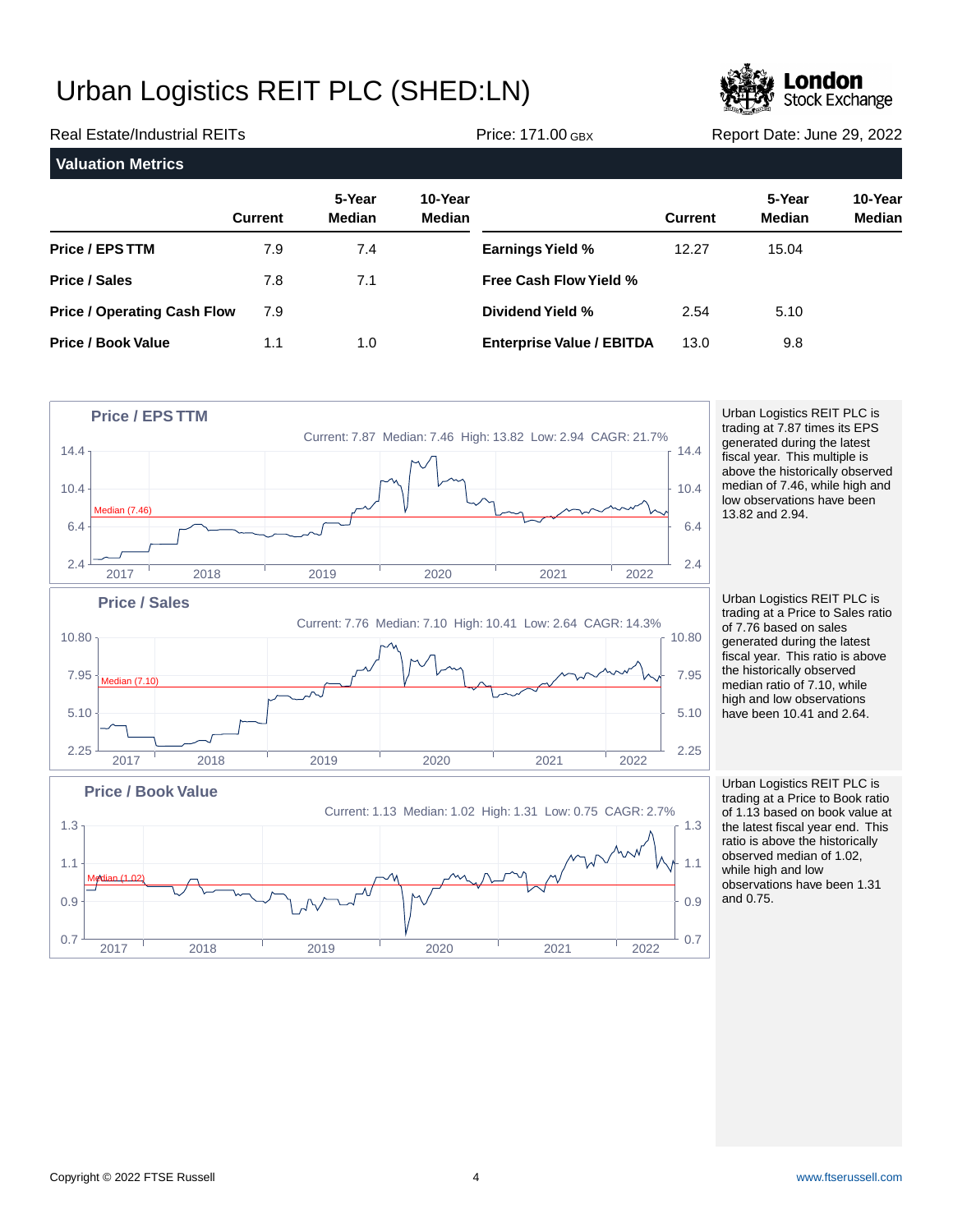

#### Real Estate/Industrial REITs **Price: 171.00 GBX** Report Date: June 29, 2022

**Dividends Data Dividends Per Share TTM** 0.04 **Payout Ratio TTM %** 14.96% **Dividend Yield TTM %** 2.54% **Rate Ex Date Record Date Payment Date Currency Note** 0.044 17-06-2021 18-06-2021 02-07-2021 GBP 2ND INTERIM 100% PID 0.033 08-10-2020 09-10-2020 23-10-2020 GBP SPECIAL 100% PID 0.039 05-03-2020 06-03-2020 21-04-2020 GBP SPECIAL 100% PID 0.038 21-11-2019 22-11-2019 20-12-2019 GBP 1ST INTERIM 100% PID 0.040 06-06-2019 07-06-2019 28-06-2019 GBP 2ND INTERIM 100% PID 0.030 29-11-2018 30-11-2018 14-12-2018 GBP 4TH INTERIM 100% PID 0.032 19-04-2018 20-04-2018 04-05-2018 GBP 3RD INTERIM 100% PID 0.021 04-01-2018 05-01-2018 02-02-2018 GBP SPECIAL INTERIM 100% PID 0.010 30-11-2017 01-12-2017 22-12-2017 GBP INTERIM 100% PID HALF YEAR 0.002 30-11-2017 01-12-2017 22-12-2017 GBP 3RD INTERIM 100% PID

### **Dividend Growth and Yield**



 $1.59 + 2.59 + 1.59$ 

2017 2018 2019 2020 2021 2022

 $3.06 + 3.06$ 

 $4.53$   $4.53$ 

 $6.01$  6.01

 $7.48$   $\uparrow$  7.48

 $8.95$  8.95

10.42 <sub>1</sub> 10.42 **10.42** 10.42 **10.42** 

0.030 01-06-2017 02-06-2017 28-07-2017 GBP 2ND INTERIM GROSS 0.030 24-11-2016 25-11-2016 23-12-2016 GBP INTERIM GROSS

> Urban Logistics REIT PLC's trailing 12-month dividend per share is 0.04 and its dividend has grown at a cumulative annualized rate of -8.6% over the charted period. This compares to dividend growth of 33.80% over the past year and cumulative annualized growth of -11.10% over the past 3 years.

Urban Logistics REIT PLC's current dividend yield is 2.54% based on trailing 12 month dividends. The current yield is below the historically observed median of 5.10% and, over the charted time period, the observed high yield has been 10.02% and the observed low yield has been 1.99%.

Copyright © 2022 FTSE Russell 5 [www.ftserussell.com](http://www.ftserussell.com)

**Dividend Yield TTM %**

Current: 2.54 Median: 5.10 High: 10.02 Low: 1.99 CAGR: -13.1%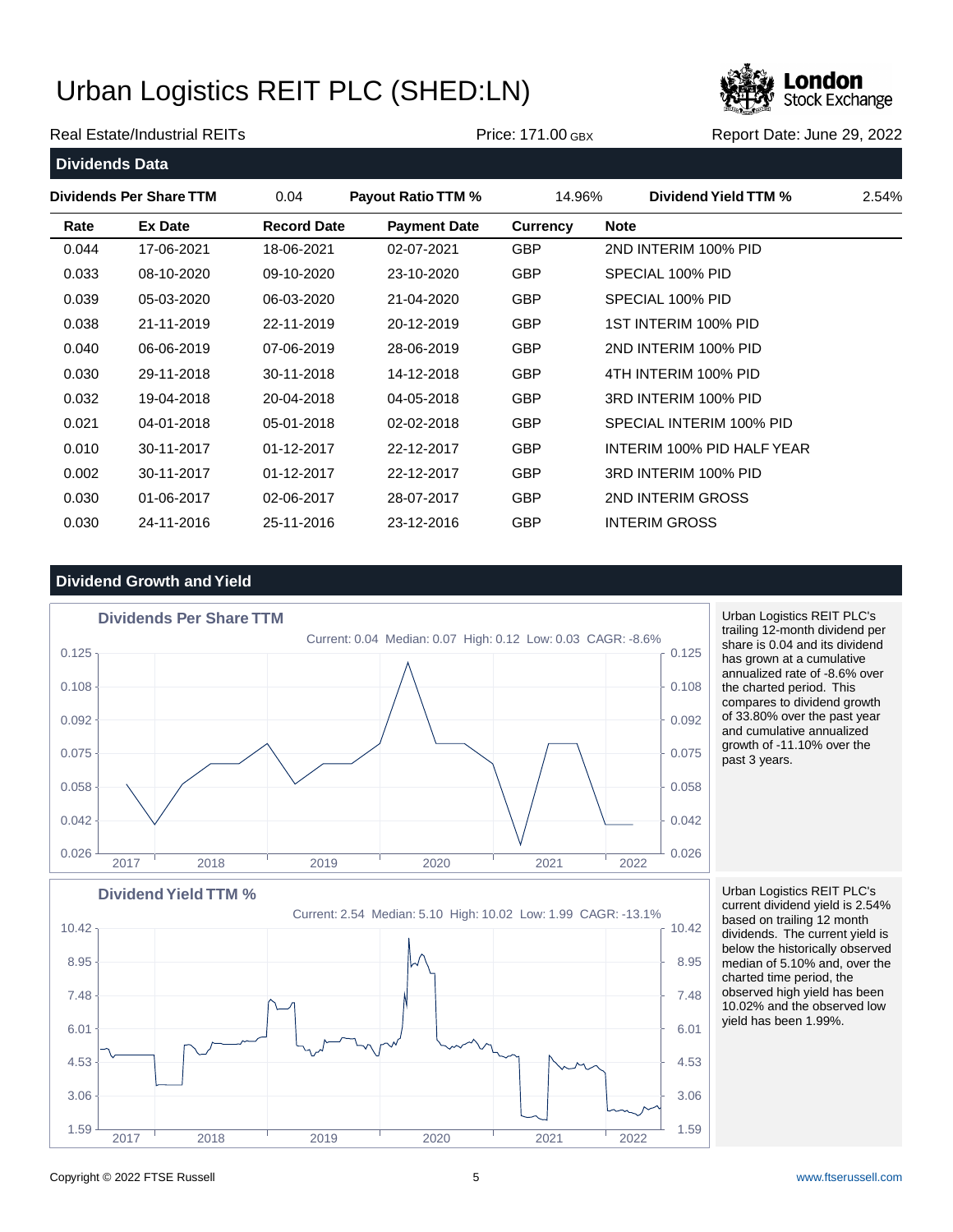

## Real Estate/Industrial REITs **Price: 171.00 GBX** Report Date: June 29, 2022











## **Price / EPS TTM Price / Book Value**



### **EPS 5-Year Growth Rate % Revenue 5-Year Growth Rate %**

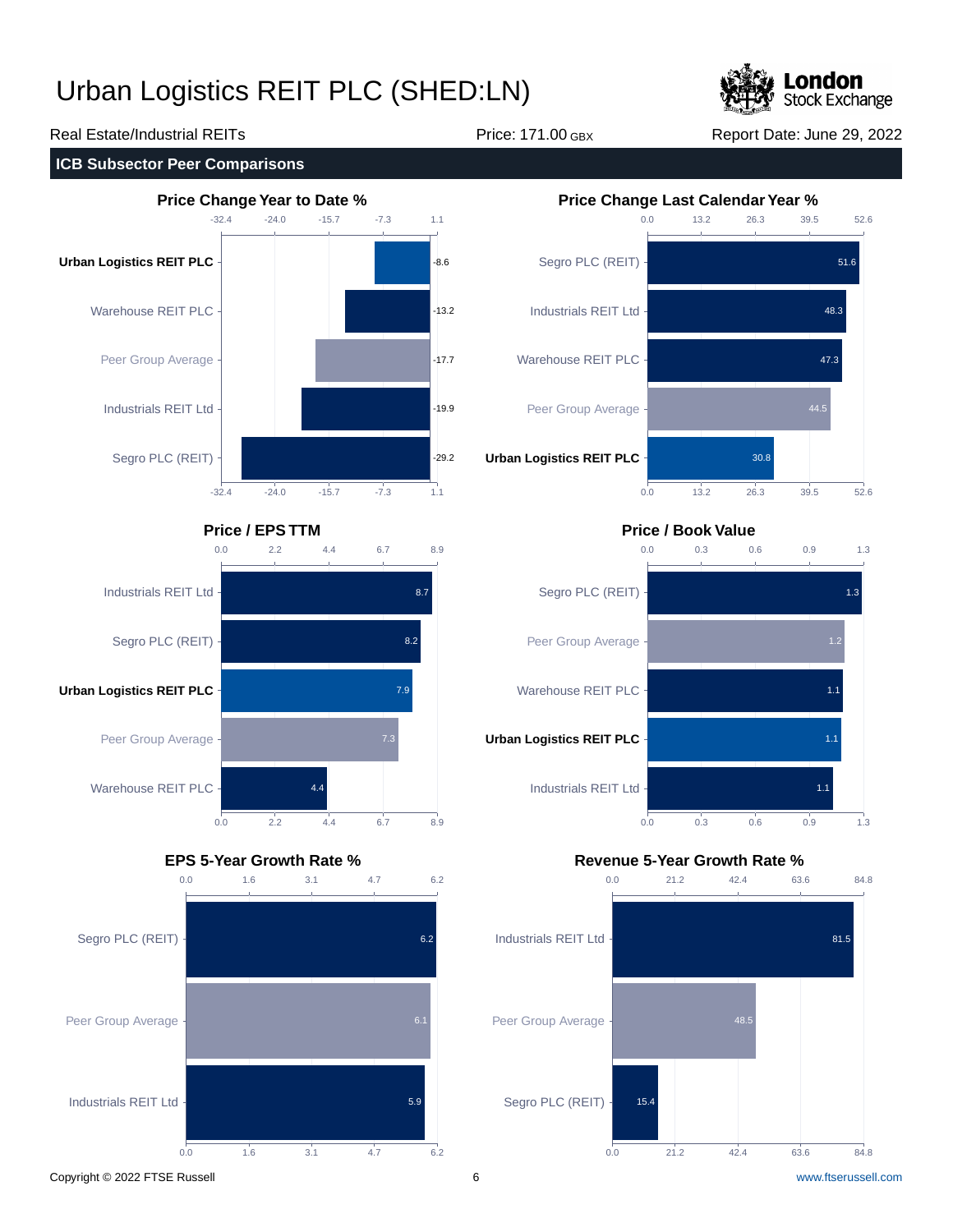

Real Estate/Industrial REITs **Price: 171.00 GBX** Report Date: June 29, 2022

#### **Abbreviations:**

| <b>CAGR</b>   | - Cumulative annual growth rate.                                |
|---------------|-----------------------------------------------------------------|
| <b>EBIT</b>   | - Earnings before interest and taxes.                           |
| <b>EBITDA</b> | - Earnings before interest, taxes, depreciation & amortization. |
| <b>LFY</b>    | - Last fiscal year                                              |
| м             | - Million                                                       |
| <b>LON</b>    | - London Stock Exchange                                         |
|               |                                                                 |

#### **Definitions:**

**Market Value** - Weekly Price times latest Shares Outstanding times any applicable ADR factor.

**Revenue** - Sum of the last four quarters of Revenues.

**Revenue Per Share** - Sum of the last four quarters of Total Revenue divided by Weighted Average Shares Outstanding.

**Operating EPS LFY** - EPS excluding non-recurring, non-operating items, fiscal year aligned TTM value.

60-Day Average Volume (000) - The average of the last 60 daily volume values in thousands of shares.

**Price 52-Week High** - The high closing price from the last 52 weeks of daily closing prices.

**Price 52-Week Low** - The low closing price from the last 52 weeks of daily closing prices.

**Price / 52-Week High** - Latest price divided by the high price from the past 52 weeks of daily closing prices.

**Price / 52-Week Low** - Latest price divided by the low price from the past 52 weeks of daily closing prices.

**50-Day Average Price** - Mean of last 50 daily closing prices.

**200-Day Average Price** - Mean of last 200 daily closing prices.

Price / 50-Day Average Price - Latest closing price divided by mean of last 50 daily closing prices, as a percentage.

**Price / 200-Day Average Price** - Latest closing price divided by mean of last 200 daily closing prices, as a percentage.

Relative Strength Index - Relative Strength Index or RSI measures the magnitude of gains over a given time period against the magnitude of losses over that period. The equation is RSI = 100 - 100 / (1 + RS) where RS = (total gains / n) / (total losses / n) and n = number of RSI periods. In this item, 14 days is used and one year of daily prices are considered. A value of 30 or below may imply oversold and 70 or above may imply overbought.

**Price Volatility** - The standard deviation of the last 20 days of daily closing prices.

Sharpe Ratio - The 5 year average of the excess monthly return over the risk - free rate(1 - month T - bill) over the 5 year standard deviation of the same series.

**Sortino Ratio** - The same calculation as the Sharpe Ratio but with positive excess returns set to zero for the standard deviation denominator, so only negative volatility weighs in.

**Dividends Per Share TTM** - Sum of the last four quarters of Dividends Per Share.

Payout Ratio - Dividends Per Share TTM divided by Operating EPS TTM.

**Dividend Yield TTM %** - Sum of the last four quarter of Dividends Per Share divided by Weekly Price.

**EBITDA** - Sum of the last four quarters of EBITDA (Operating Income + Depreciation & Amortization).

**Free Cash Flow** - Sum of the last four quarters Net Cash from Operations minus Capital Expenditures (Purchase of Property, Plant & Equipment), from the Cash Flow Statement.

**Book Value Per Share** - Total Common Equity last quarter divided by Shares Outstanding last quarter.

**Gross Margin %** - Sum of the last four quarters Gross Profit divided by the sum of the last four quarters Revenues.

**EBITDA Margin %** - Sum of the last four quarters EBITDA divided by the sum of the last four quarters Revenues.

**Pre-Tax Margin %** - Sum of the last four quarters of Earnings Before Taxes divided by sum of the last four quarters Revenues.

**Net Profit Margin %** - Sum of the last four quarters of Operating EPS divided by sum of the last four quarters Revenues Per Share.

**Return on Equity %** - Sum of the last four quarters of Operating EPS divided by the average of the last four quarters Book Value.

**Return on Capital %** - Sum of the last four quarters of Operating EPS divided by the average of the last four quarters Total Capital Per Share.

**Return on Assets %** - Sum of the last four quarters of Operating EPS divided by the average of the last four quarters Total Assets Per Share.

**Price / EPS TTM** - Weekly Price divided by the sum of the last four quarters of Operating EPS (capped at 99.9).

**Price / Sales** - Weekly Price divided by Revenues Per Share TTM.

**Price / Book Value** - Weekly Price divided by Book Value Per Share last quarter. Book Value Per Share is Total Common Equity last quarter divided by Shares Outstanding last quarter (capped at 49.9).

**Free Cash Flow Yield %** - Free Cash Flow Per Share TTM divided by Weekly Price.

Enterprise Value - Market Value plus Total Debt last year plus Preferred Equity last year minus Cash & Cash Equivalents last year.

**Enterprise Value / Sales** - Enterprise Value divided by the sum of the last four quarters of Revenue.

**Enterprise Value / EBITDA** - Enterprise Value divided by EBITDA TTM.

**Enterprise Value / EBIT** - Enterprise Value divided by trailing four quarters of Operating Income.

Enterprise Value / Free Cash Flow- Enterprise Value divided by the sum of the last four quarters of Free Cash Flow.

**Russell 1000 Index** - The largest 1,000 stocks by market cap, the index comprehensively covers the US large cap universe.

EPS 5-Year Growth Rate % is capped at 999.9%.

Revenue 5-Year Growth Rate % is capped at 999.9%.